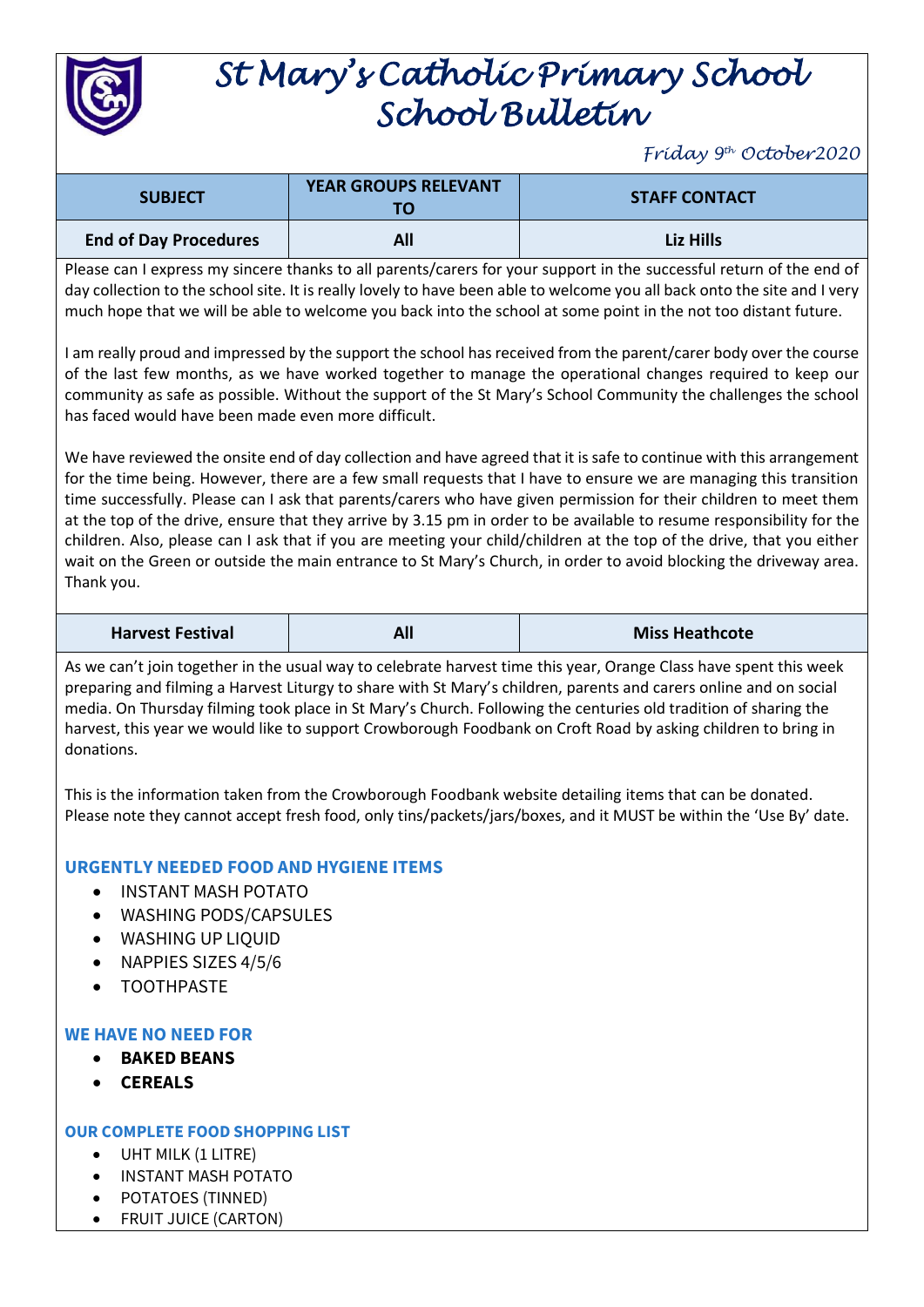### • SPONGE PUDDINGS

- VEGETABLES (TINNED)
- MEAT (TINNED)
- FISH (TINNED)
- TOMATOES (TINNED)
- FRUIT (TINNED)
- RICE PUDDING (TINNED)
- CUSTARD (TINNED)
- RICE (500G)
- PASTA (500G/1KG)
- PASTA SAUCE
- SOUP (CAN/PACKET)
- SPAGHETTI IN SAUCE / BAKED BEANS
- TEA
- COFFEE (SMALL/MEDIUM)
- SWEET BISCUITS
- JAM
- CEAREALS (NOT PORRIDGE)

•

Please bring in any of the items listed that you wish to donate into school next week, by Wednesday 14th October, and we will arrange for the donations to be given to the Crowborough food bank.

Many thanks in advance for your generosity.

| <b>Earrings and PE</b> | All | <b>Judith Botterman</b> |
|------------------------|-----|-------------------------|
|                        |     |                         |

A reminder of our school uniform policy in respect of Jewellery:

Children are not allowed to wear any jewellery except one plain gold or silver stud earring in each ear (no diamond styles or shaped designs) and a watch.

Children must be able to remove their own earrings and watches for PE lessons. If they are unable to do this they must be removed at home before coming to school each day.

We do not advise that children have their ears pierced at all but if you must do this, please do so at the beginning of the school summer holiday so that your child will not have to miss PE lessons if they are unable to remove earrings for 6 weeks.

| <b>School Clubs / Activities</b> |  | <b>Office</b> |
|----------------------------------|--|---------------|
|----------------------------------|--|---------------|

There are after school clubs being held in the school hall for Gymnastics on Mondays, Karate on Thursdays and Dance on Fridays provided by outside companies. Gymnastics is currently full but you can join a waiting list on their website<https://gymspire-academy.class4kids.co.uk/>

Spaces are limited on all classes but If you are interested in joining Karate or Dance please see the attached details. You must book with the club providers first and ensure you notify the school office if you have successfully booked a place

Please note that there is a flyer attached from Studio N Dance with details of classes held in other locations on different days.

First Class Football are holding some local sessions in the October half term holiday, please see flyer attached for details.

| <b>School Photos</b>                                                                                          |  |  |
|---------------------------------------------------------------------------------------------------------------|--|--|
| Please note your diaries, the school photographer will be visiting the school on Monday $2^{nd}$ November for |  |  |
| individual and family photos. This is the first day back after half term.                                     |  |  |
| Siblings within school will be photographed together during the school day                                    |  |  |

Siblings within school will be photographed together during the school day.